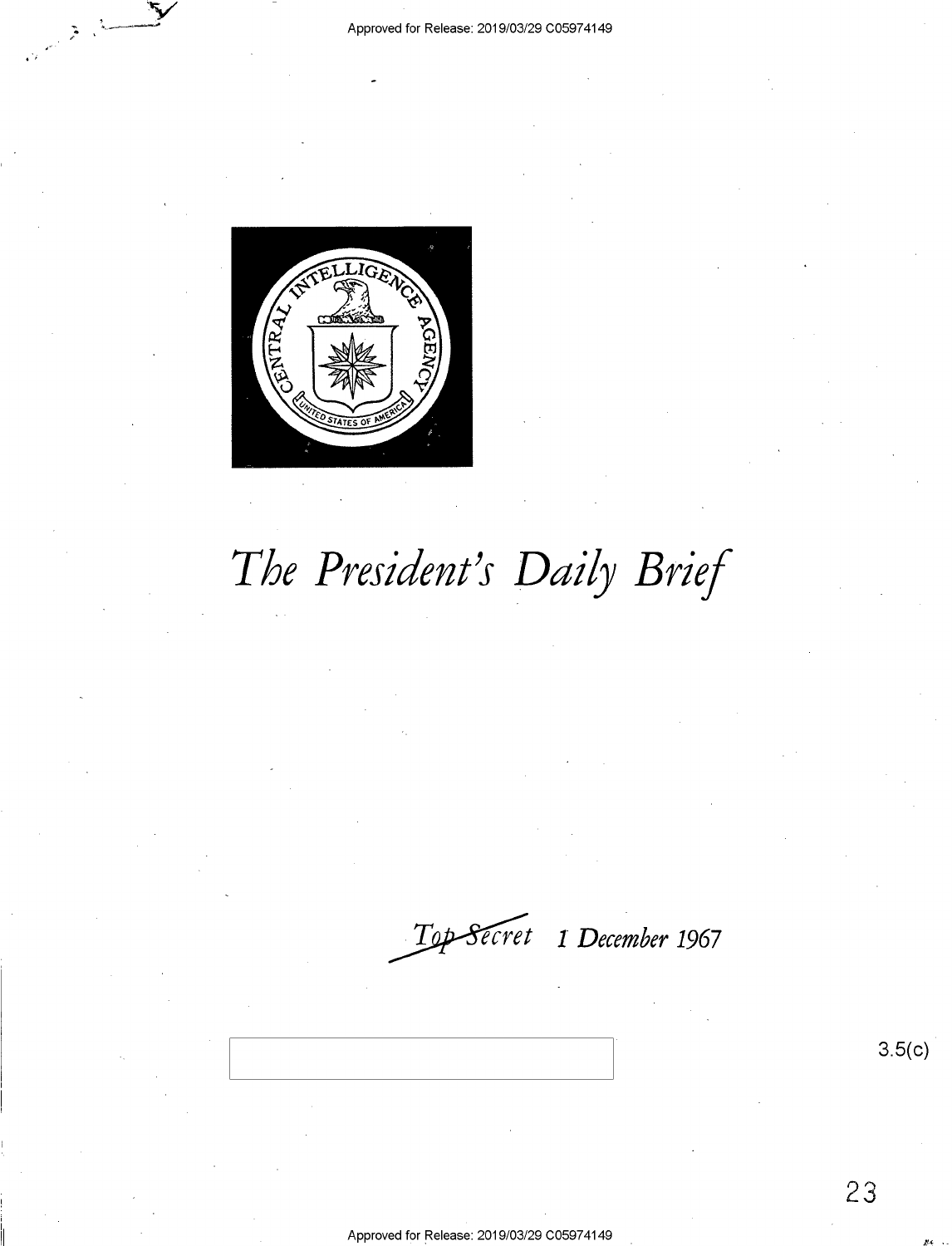,:....•

3.5(c)

DAILY BRIEF 1 DECEMBER 1967

1, Cyprus

Mr, Vance is postponing his return as the Cypriots threaten the agreements with last-minute haggling over a paragraph on eventual "pacification." In Cypriot eyes, pacification would include withdrawal of ali Greek and Turkish forces, but leave guns in the hands of<br>the Cypriot national guard. The Turks the Cypriot national guard. will not stand still for this and all efforts are being bent today toward convincing the Cypriots that now is not the time for Byzantine bargaining,

#### 2, North Vietnam

3.3(h)(2)

There now is some evidence that two North Vietnamese divisions may be moving  $south.$ 

Several months may be needed to complete this unprecedented deployment and it still is too early to say just where these divisions may take up positions, The two northernmost provinces of South Vietnam would seem prime candidates.

3, Singapore

3.3(h)(2)

Lee Kuan Yew goes to Cambodia tomorrow for a visit with Prince Sihanouk.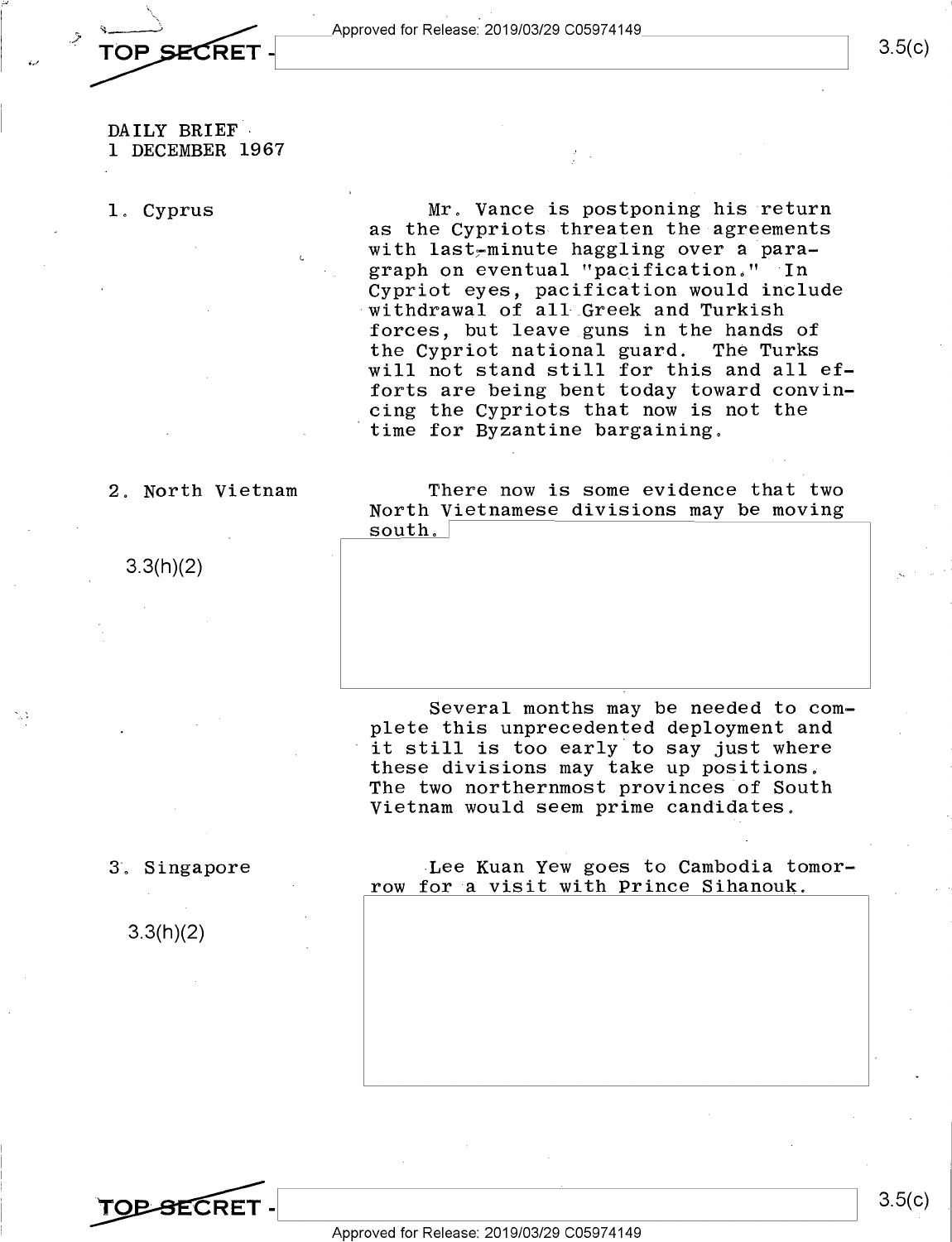Approved for Release: 2019/03/29 C0597 4149



68810 11-67 CIA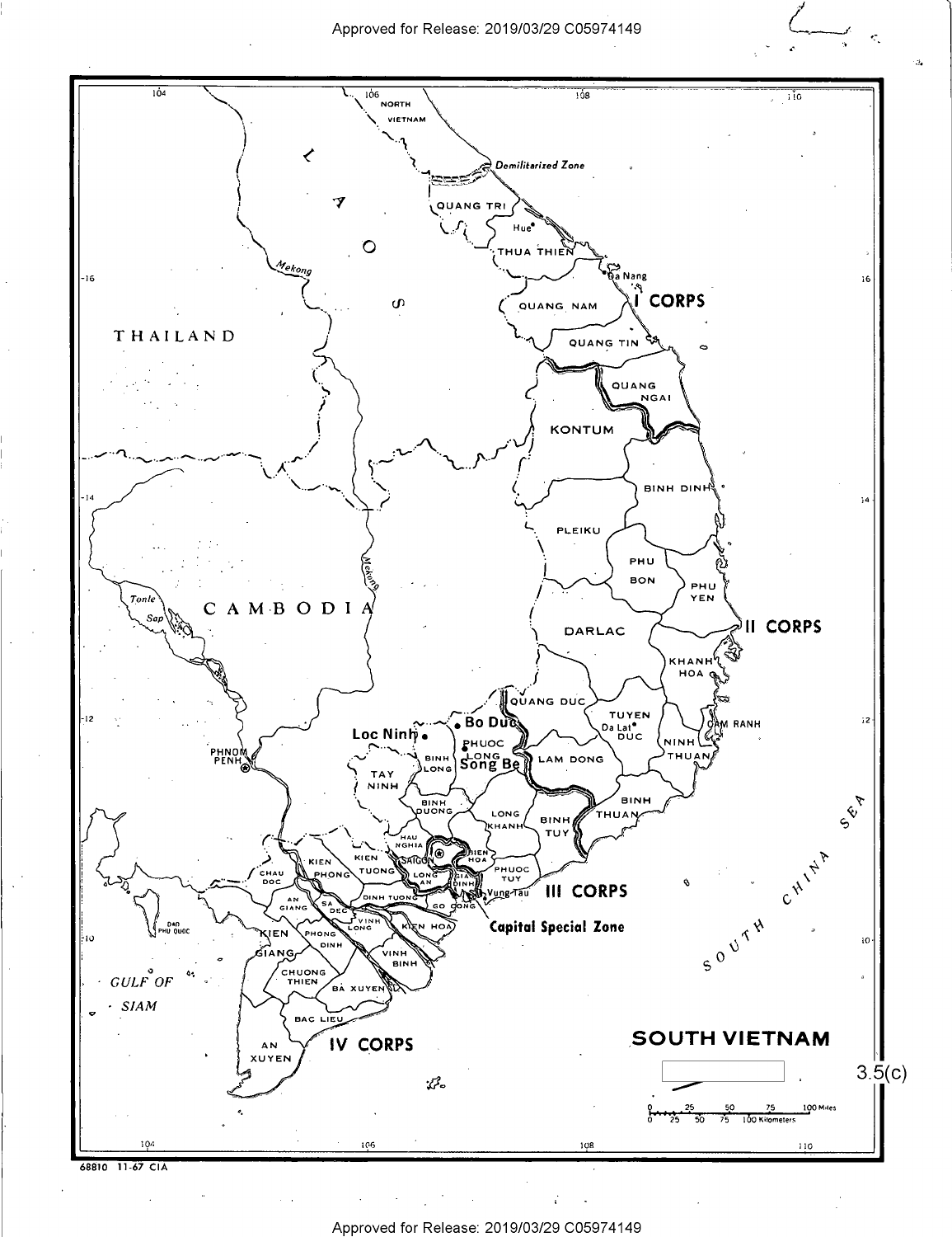CRET

*.J* 

Approved for Release: 2019/03/29 C0597 414

 $3.5(c)$ 

4, ·South Vietnam

The Communists appear to have established a major "front" command group in two III Corps provinces on the Cambodian border (see map). The organization of a "front" permits better coordination among various units in areas of concentrated<br>Communist military activity. Other Communist military activity. "fronts" have been in existence for some time in the Western Highlands and in the· area of the Demilitarized Zone.

We began seeing signs of the new "front" late last summer. More recently, we have noted other signs that the Communists are trying to set up a main force enclave in the new area.

3.3(h)(2)

3.3(h)(2)

5, Cambodia

3.3(h)(2)

From all accounts, Sihanouk was sent into an emotional tailspin by the US newsmen's discovery of the Viet Cong base camp in Cambodia.

6. Rhodesia

3.3(h)(2)

3.3(h)(2)

The Rhodesians plan an all-stops-out reception for Barry Goldwater when he arrives on 11 December for a six-dav visit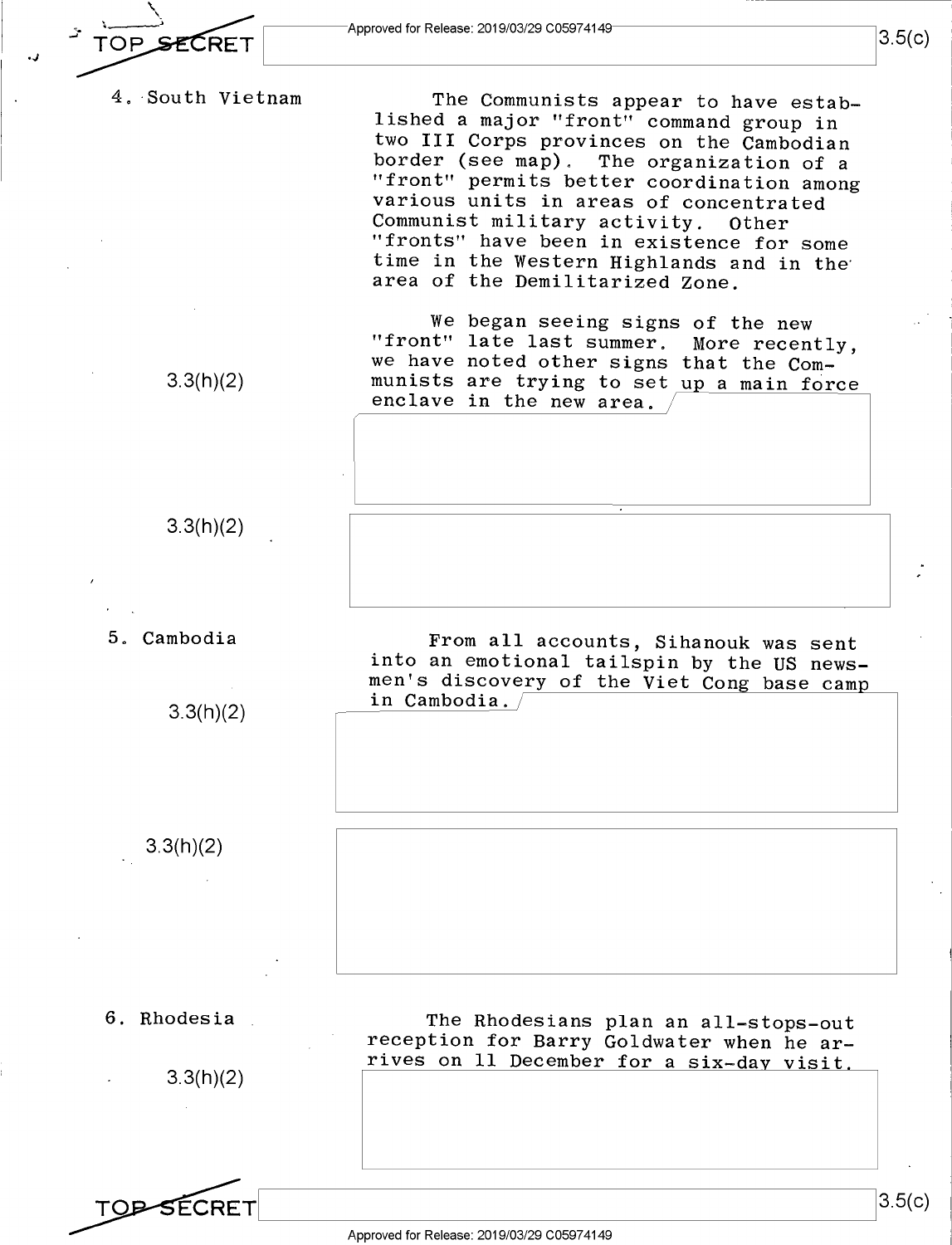<sup>~</sup>**L\_ \_\_\_\_\_\_\_\_\_\_\_\_\_\_\_\_\_\_\_\_\_\_\_\_\_** <sup>~</sup>

7. Egypt

\

.,

3.3(h)(2)

Nasir apparently has not closed the door finally on Israeli use of the Suez  $C$ anal

**L\_\_ \_\_\_\_\_\_\_\_\_\_\_\_\_\_\_\_ \_\_\_\_<sup>J</sup>**

in his speech of 23 November.

The complete text of Nasir's speech does suggest he was less hard-nosed than it appeared at first. Nasir did not actually rule out Israeli use of the canal. Rather, he linked it to a "just" settlement of the Palestinian refugee question.

#### 8. Czechoslovakia

 $3.3(h)(2)$ 

Officials in Prague are having some bad moments with unruly students. Over the past month, there have been demonstrations and threats of public sit-ins. While the immediate grievances are petty, they are symptomatic of growing restlessness among younger Czechs.

Even the Russians are keeping a wary eye on Prague.

We doubt that Prague will become another Budapest, but the Czech Government does seem to be in something of a quandary on how to handle the students.

#### 9. Communist China

Peking is hedging against further currency devaluations--and perhaps trying to add its bit to pressure on the dollar--with large gold purchases. In the past week the Chinese bought \$100 million worth in the London market. By contrast, China bought \$40 million in gold in all of 1966.

The Chinese could probably go another \$100 million, but Peking alone poses no real threat to US reserves.

**L\_ \_\_\_\_\_\_\_\_\_\_\_\_\_\_\_\_\_\_\_\_\_\_\_\_\_** <sup>~</sup>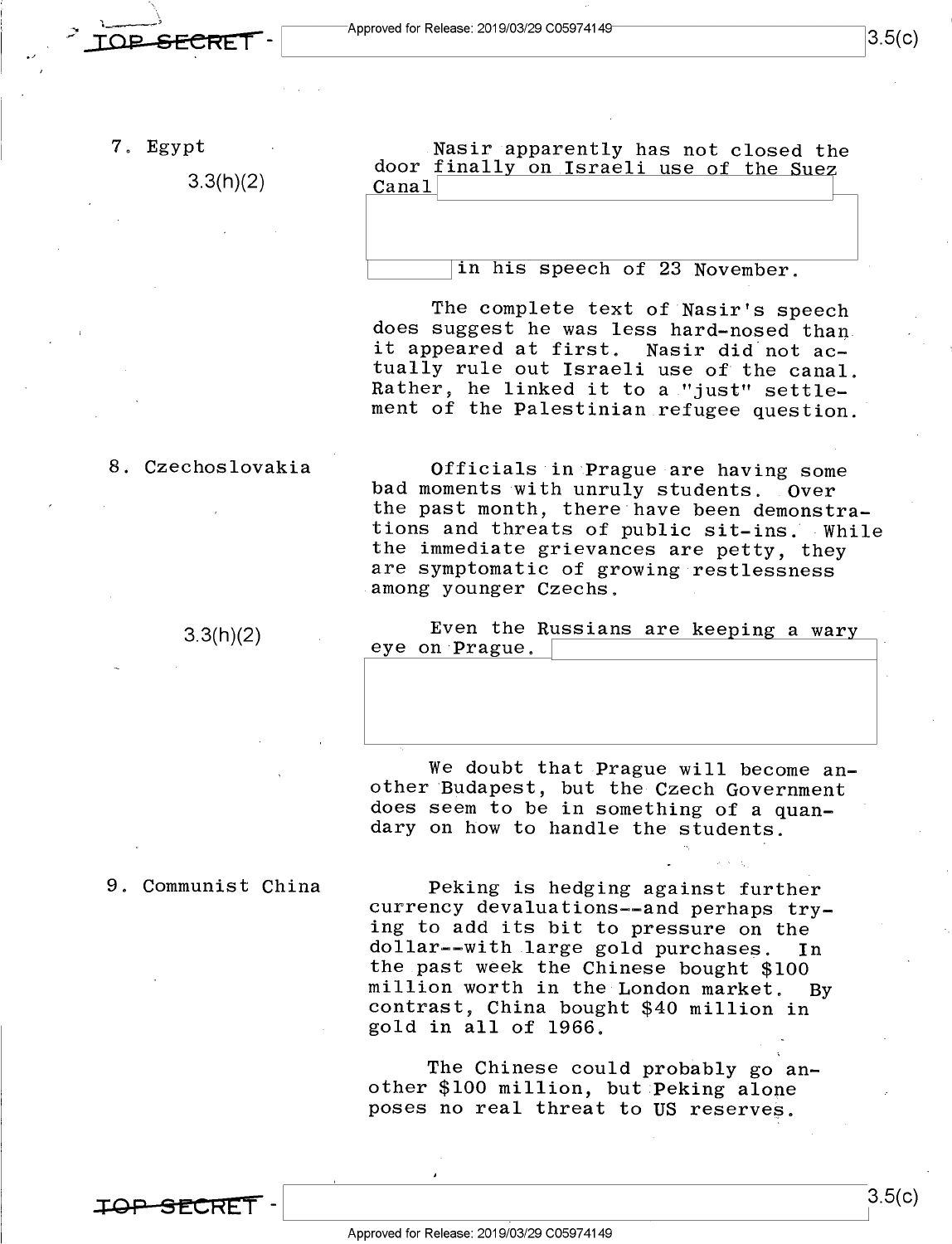#### Approved for Release: 2019/03/29 C0597 4149

Top Secret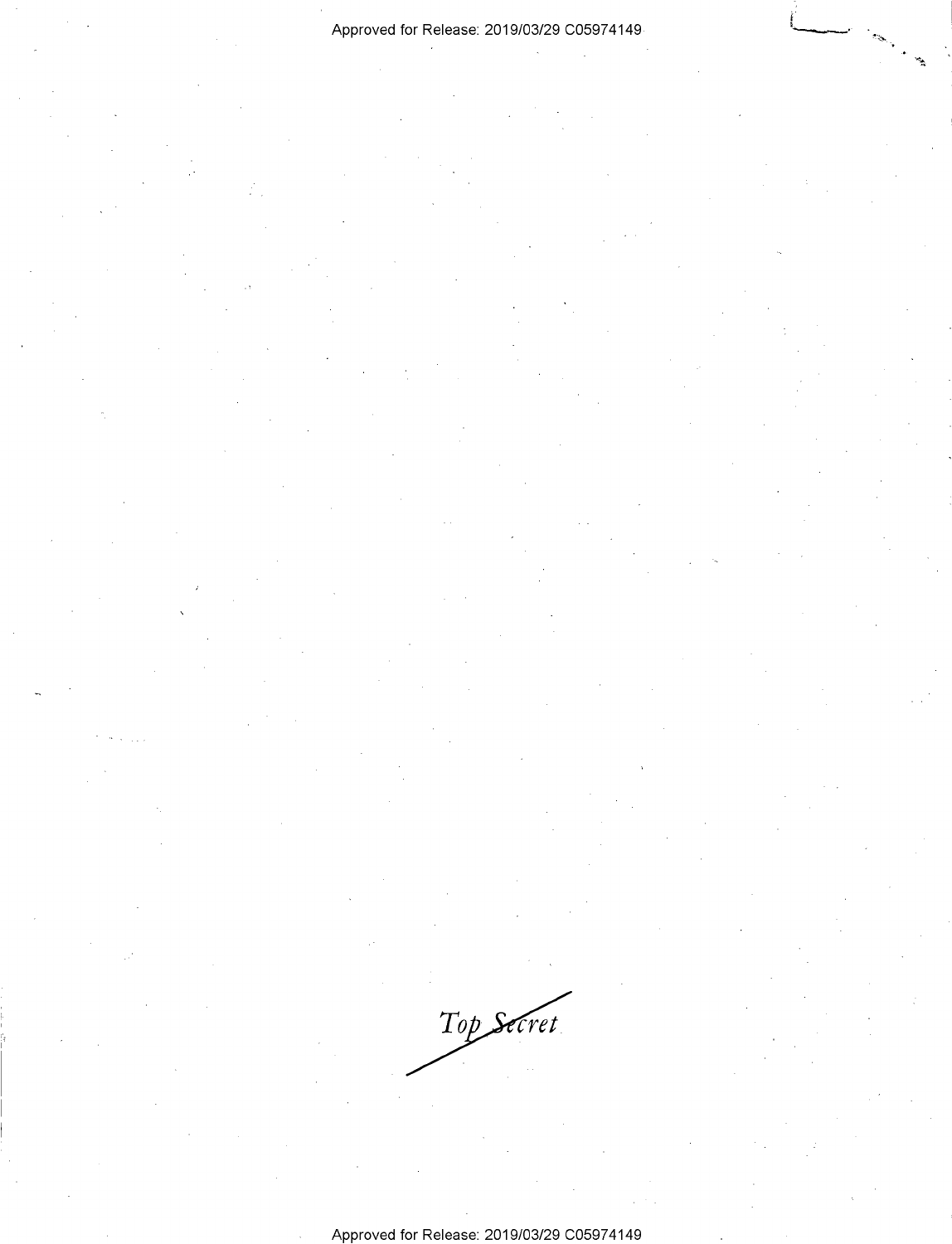;·

**Top Secret** 



### **FOR THE PRESIDENT'S EYES ONLY**

## Special Daily Report on North Vietnam

**Top Secret** 16

1 December 1967

3.5(c)

Approved for Release: 2019/03/29 C0597 4149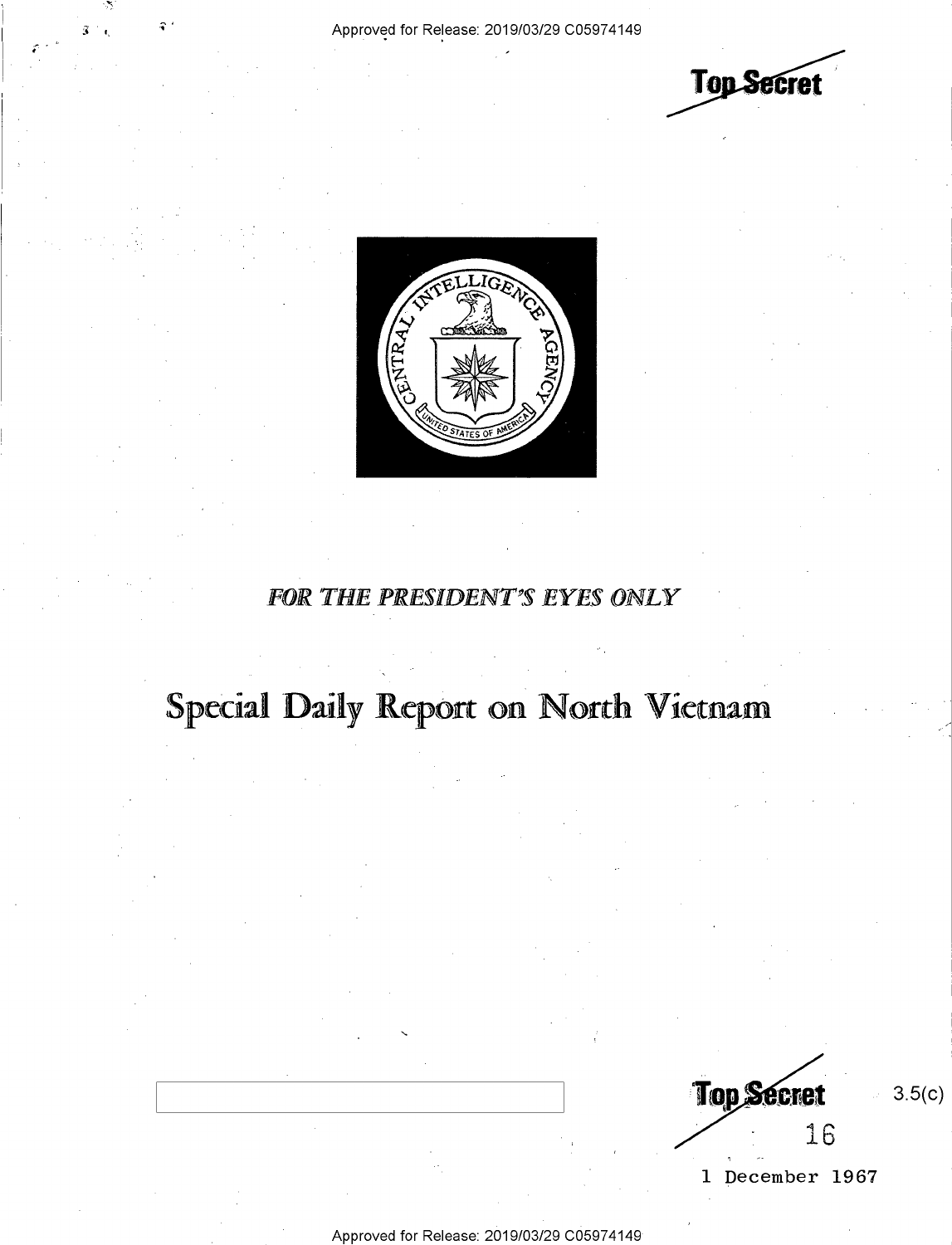• **TOP SECRET** Approved for Release: 2019/03/29 C05974149 3.5(C) **//OP SECRET** Approved for Release: 2019/03/29 C05974149 3.5(C)

### Special Daily Report on North Vietnam for the President's Eyes Only

1 December 1967

#### I. NOTES ON THE SITUATION



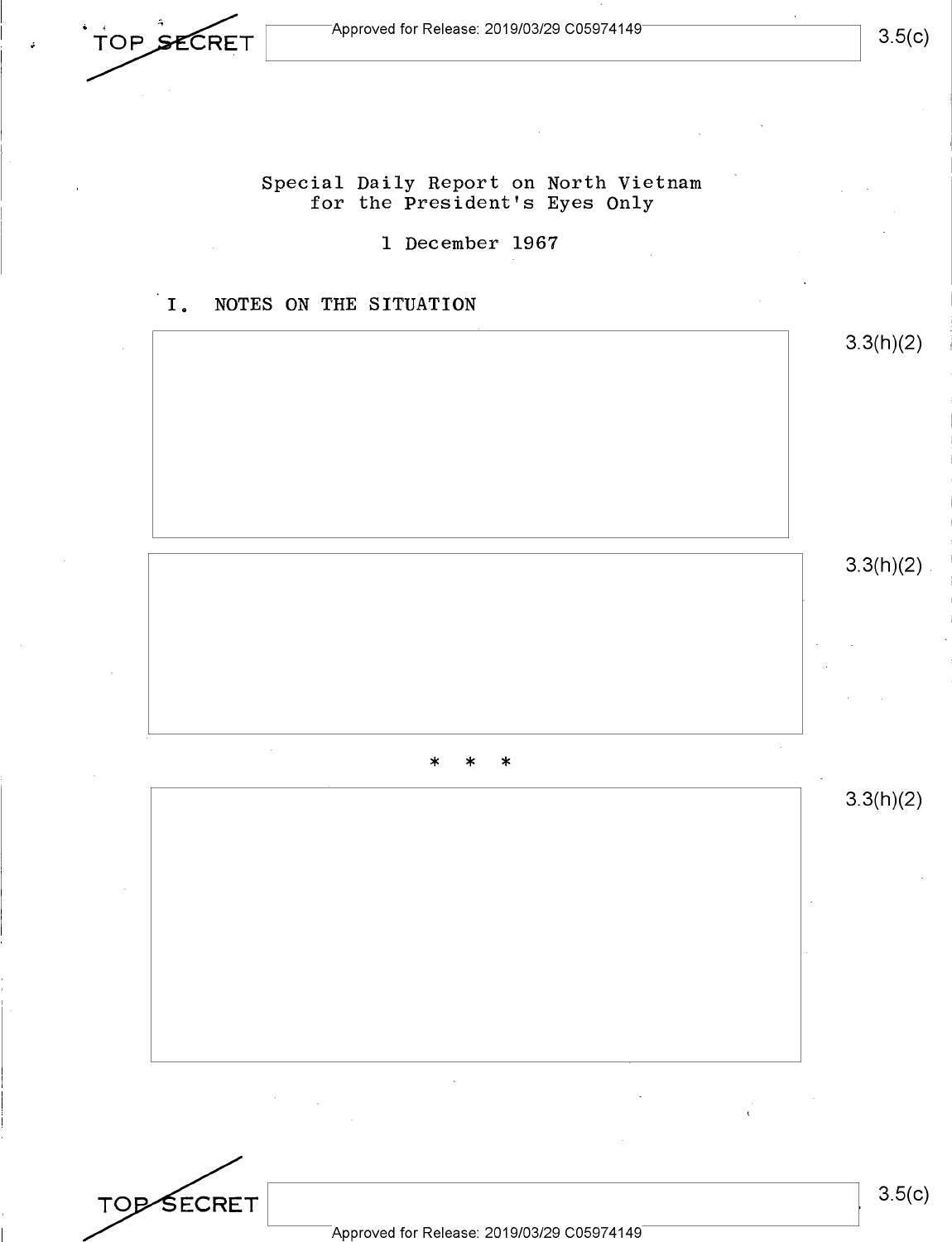Approved for Release: 2019/03/29 C05974149

3.5(c)

3.3(h)(2)

\* \* \*

French Journalists'· Impressions of Hanoi: The French News Agency correspondent in Vientiane has told US officials that French TV journalist Francois Chalais, who recently returned from North Vietnam, had gone to Hanoi seeking only the sensational. The thesis of his 22 December French TV presentation is said to be that military damage to North Vietnam is slight because bombs are not hitting military targets. Chalais' camera crew reportedly photographed the aftermath of the bombing of a "defenseless" village, the destruction of a Catholic church, and the use of antipersonnel pellet bombs.

Pro-Communist French journalist Gerard Chaliand, who left Hanoi on 10 November, had a different impression of the North Vietnamese capital, according to the correspondent in Vientiane. Chaliand concluded that North Vietnamese agriculture had not been extensively impaired but that the bombing had seriously affected military installations, transport, and industry. The journalist had "considerable doubts" about the ability of the North Vietnamese population to continue resistance.

-2-<br>
TOP SECRET - Approved for Release: 2019/03/29 C05974149

**SECRET -**

Approved for Release: 2019/03/29 C0597 4149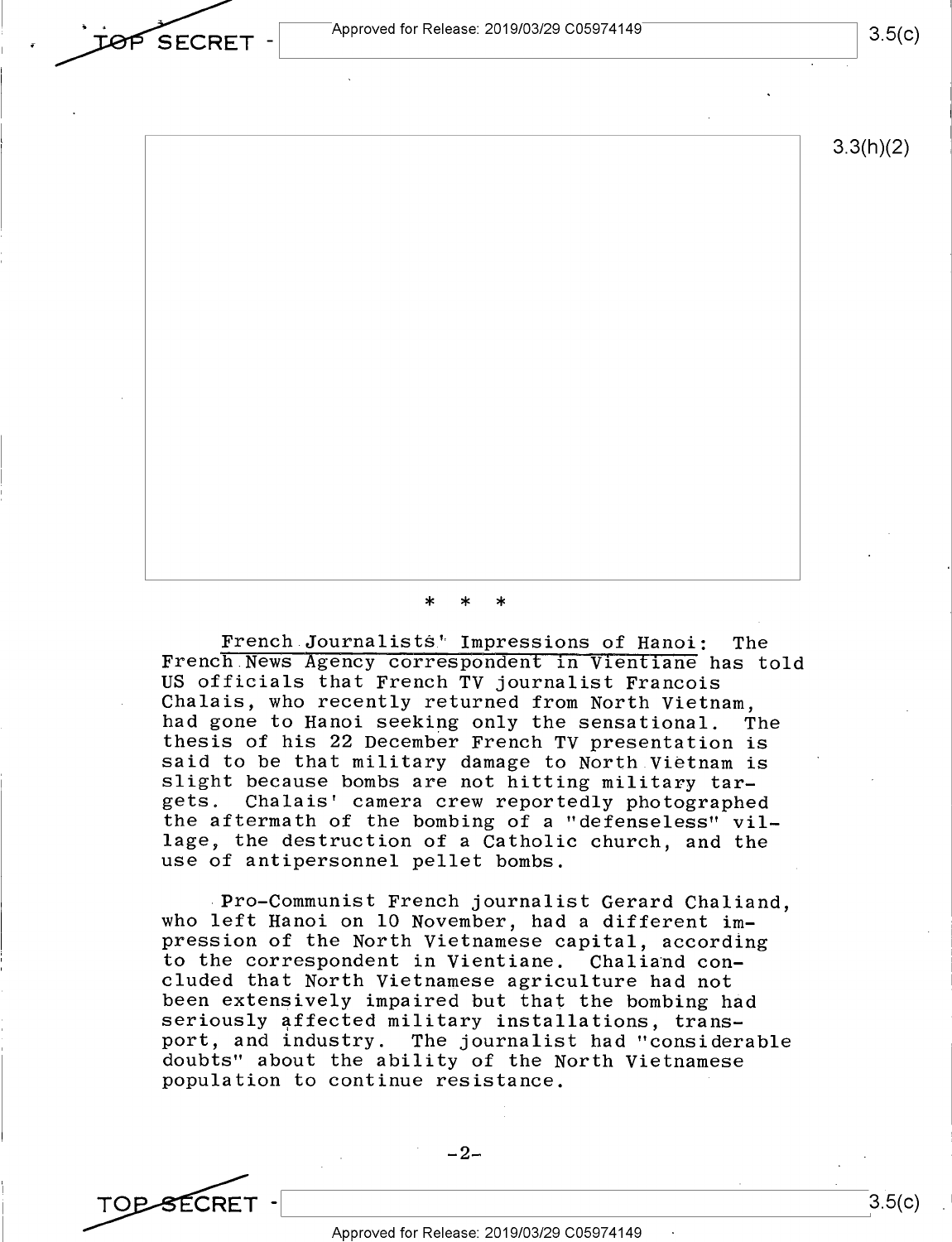Approved for Release: 2019/03/29 C05974149



**TOP-SECRET** 

3.3(h)(2)

\* \* \*

II. NORTH VIETNAMESE REFLECTIONS OF US POLITICAL ATTITUDES ON THE WAR

Hanoi on McNamara: A Hanoi International Service broadcast in English yesterday asserts that the reported "dismissal" of Defense Secretary McNamara is "another proof of the deadlock" of the US Government's war strategy in Vietnam and of the "sharp contradictions among the ringleaders of the US aggressors." Hanoi claims that the "dismissal" will be a "personal disgrace" for Secretary McNamara, as well as "a setback for the whole Johnson clique in their obdurate pursuance of the war of aggression in Vietnam." The broadcast also claims that McNamara's departure will make the picture of the "US war" <sup>g</sup>loomier than ever. The broadcast closes by stating that the Hanoi army daily Quan Doi Nhan Dan has predicted that whoever the new Defense Secretary is, "he will certainly invite ignominious failure on himself should he follow the beaten track of criminal aggression."

\* \* \*

Stokely in Denmark: According to a report from the US Embassy in Copenhagen, Stokely Carmichael briefly attended the tenth open session of the Bertrand Russell War Crimes Tribunal on 29 November. He was reportedly warmly welcomed by the first witness of the day, North Vietnamese Minister of Health Pham Ngoc Thach, for his fight against racial discrimination in the US and for creating solidarity between American and Vietnamese people. Carmichael departed for Oslo on the 30th promising to return to Copenhagen on 1 December.

 $-3-$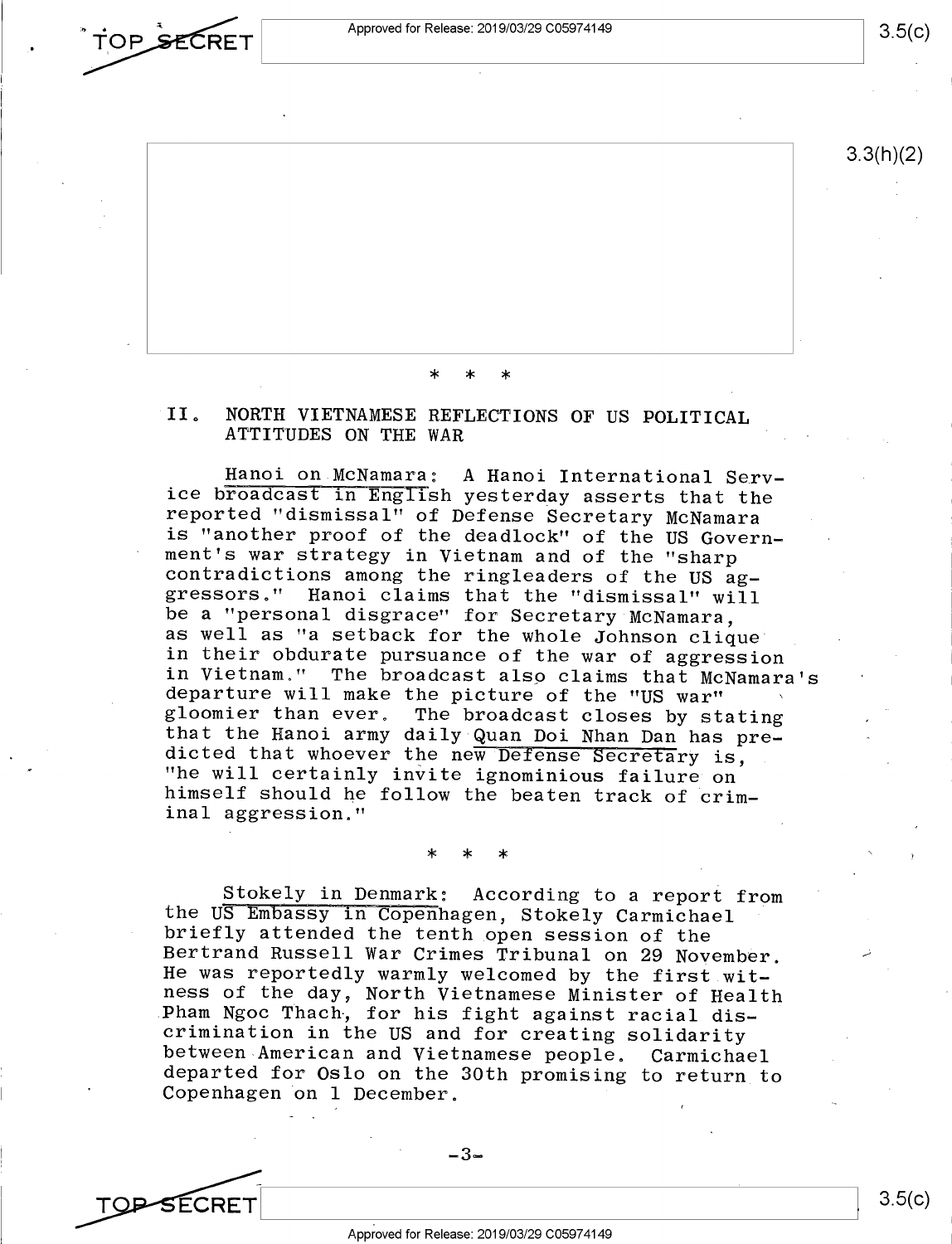

TOP SECRET

3.5(c)

Hanoi Comment on Westmoreland Program:. North Vietnam's army daily published a lengthy and scornful commentary on 26 November refuting point by point General Westmoreland's four-phased program for victory in Vietnam. The main theme is that Westmoreland's assertions are false and that the "defeated general" is being used not to fight the war, but to fight US public opinion.

The daily acknowledges that in phase one US intervention saved the South Vietnamese "puppets" from defeat, but asserts that this paved the way for **an** even bigger "strategic defeat of the Americans." Even in phase one, says the daily, the US suffered because the South Vietnamese were unable to carry their share of the load, and because the "developing people's war" forced the allies to split up into Above all, the US failed to achieve its "number one strategic objective of breaking the backbone of the Viet Cong." This failure, said the commentary, brought about the defeat of all the tasks which Westmoreland had set for the first phase.

Regarding the second phase, the commentary says that Westmoreland's report shows the "Americans are retreating," while Communist forces have not only preserved their units, but have also developed these units into division-sized ones. It claims the US was dealt an "unexpected strategic blow" in 1966 when it had to divert troops to the Demilitarized Zone area to cope with the Communist offensive there.

In describing the current situation, the commentary quotes an unnamed US journalist as saying recently that the Communists have the initiative and are capable of engaging in coordinated actions on a nationwide scale. US strategy, the commentary claims, has gone from crisis to stalemate, and the winter-spring campaign is proving that the US military situation has deteriorated and that US strategy is deadlocked.